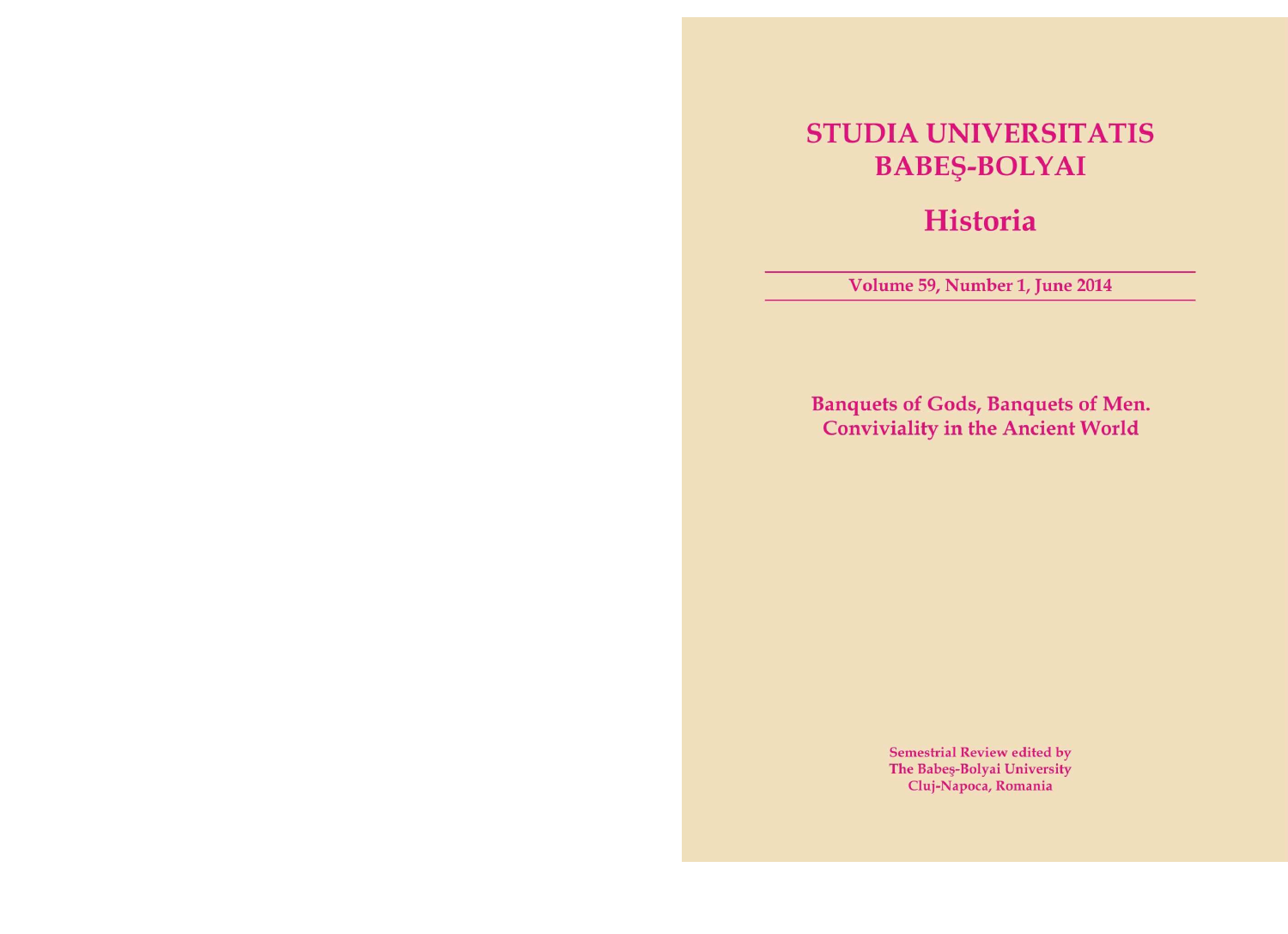# Studia Universitatis Babeș-Bolyai

# Historia

**EDITOR** Ovidiu Ghitta, Dean, Faculty of History and Philosophy

**EXECUTIVE BOARD** Marius Bucur **Ionuț Costea** Gelu Florea Toader Nicoară Sorin Mitu Valentin Orga Virgiliu Țârău

## **EDITORIAL BOARD**

Cesare Alzati (Università Cattolica del Sacro Cuore, Milano) Keith Hitchins (Urbana University, Illinois) Konrad Gündisch (Bundesinstitut für Kultur und Geschichte der Deutschen im östlichen Europa, München) Alexandru-Florin Platon (University of Iaşi) Laurențiu Vlad (University of Bucharest) Krista Zach (Bundesinstitut für Kultur und Geschichte der Deutschen im östlichen Europa, München)

Studia Universitatis Babeş-Bolyai, Historia is published biannually in June and December by Babeş-Bolyai University.

Manuscripts and books for review should be send to The Executive Board, Studia Universitatis Babeş-Bolyai, Historia, Babeş-Bolyai University, Faculty of History and Philosophy, Mihail Kogălniceanu Street, no.1, 400084 Cluj-Napoca, Romania.

This Number is coordinated by Ligia Ruscu

ISSN 1220-0492 © 2014 Babeş-Bolyai University. All rights reserved.

Http://www.studia.ubbcluj.ro/serii/historia/

Publishing House ARGONAUT Desktop Publishing, Print and Distribution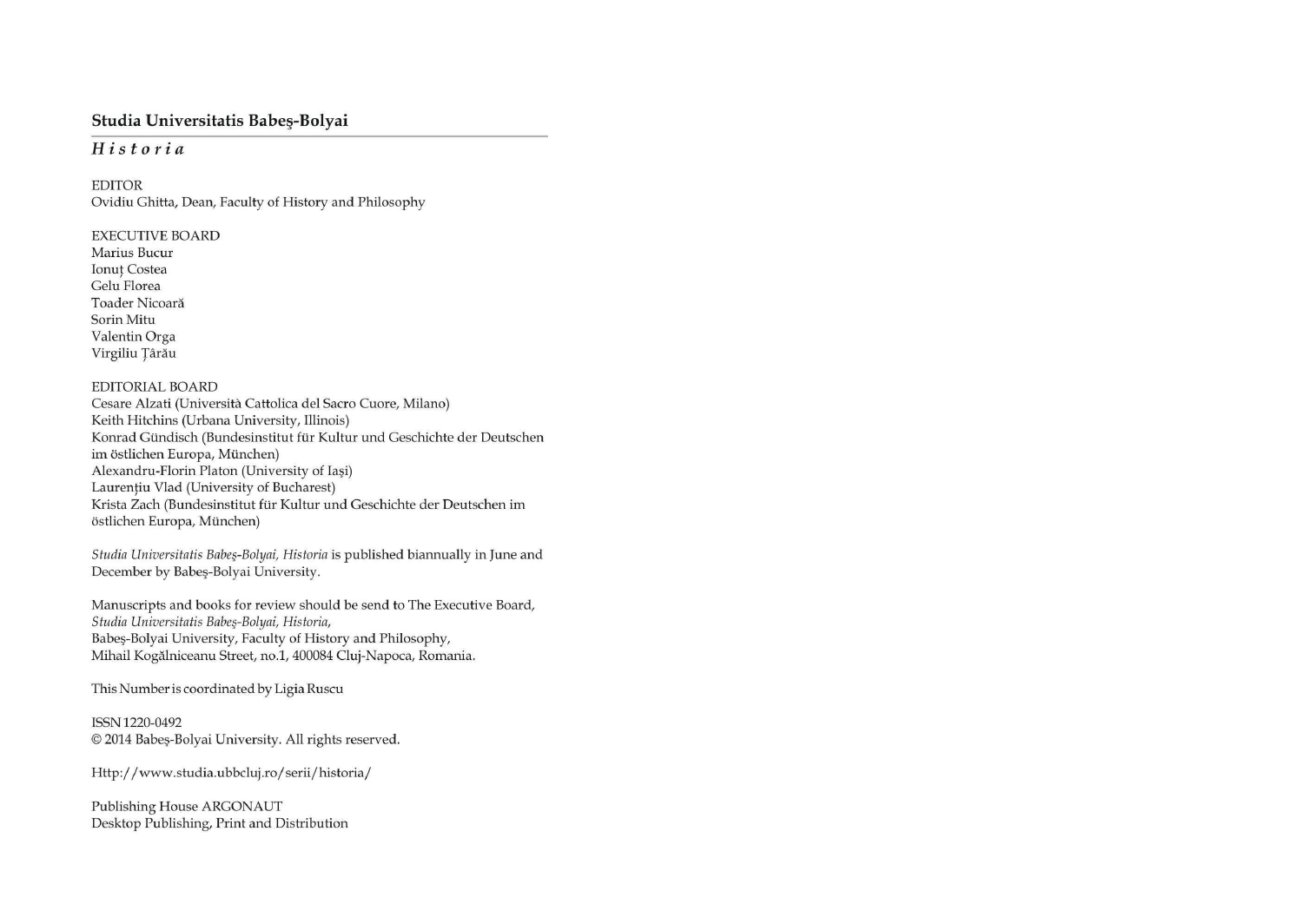## Contributors

- RADU ARDEVAN is a professor of Roman history and epigraphy at the Babeş-Bolyai University Cluj-Napoca, Romania.
- JOHN BAINES is a professor of Egyptology at the University of Oxford.

ANGUS BOWIE is Lobel Praelector in Classics at the University of Oxford.

JUÁN RAMÓN CARBÓ GARCÍA is an associate professor at the "San Antonio" Catholic University of Murcia, Spain.

VICTOR COJOCARU is a researcher at the Archaeological Institute Iași, Romania

- CĂTĂLIN CRISTESCU is a researcher at the Museum of Dacian and Roman Civilization Deva, Romania
- MADALINA DANA is an associate professor at the Panthéon-Sorbonne University Paris 1, France.
- MARIANA EGRI, Babeş-Bolyai University Cluj-Napoca, Romania.
- MANUEL FIEDLER, Humboldt University, Berlin, Germany

GELU FLOREA is an associate professor at the Babeş-Bolyai University Cluj, Romania.

FLORIN GOGÂLTAN is a researcher at the Institute of Archaeology and Art History Cluj-Napoca, Romania.

CONSTANZE HÖPKEN is a researcher at the Archaeological Institute of the University of Cologne, Germany

DRAGOȘ MĂNDESCU is a researcher at the Arges County Museum, Pitești, Romania FRITZ MITTHOF is a professor at the University of Vienna, Austria.

SILVIA MUSTAȚĂ is a researcher at the Mureş County Museum, Tîrgu Mureş.

NÉMETH GYÖRGY is a professor at the Eötvös Loránd University Budapest, Hungary.

- IRINA NEMETI is a researcher at the National Museum for the History of Transylvania, Cluj-Napoca, Romania.
- SORIN NEMETI is an assistant professor at the Babeş-Bolyai University Cluj-Napoca, Romania.
- PANCZEL SZILAMÉR is a researcher at the Mureş County Museum, Tîrgu Mureş, Romania.
- FRANCK PERRIN is an associate professor at the Université Lumière Lyon 2, Lyon, France.

PETRUȚ DÁVID is a researcher at the Mureş County Museum, Tîrgu Mureş, Romania.

- AUREL RUSTOIU is a researcher at the Institute of Archaeology and Art History Cluj, Romania.
- VIORICA RUSU BOLINDET is a researcher at the National Museum for the History of Transylvania, Cluj-Napoca, Romania.

SIDÓ KATALIN is a researcher at the Mureş County Museum, Tîrgu Mureş, Romania.

LIVIO ZERBINI is a professor at the University of Ferrara, Italy.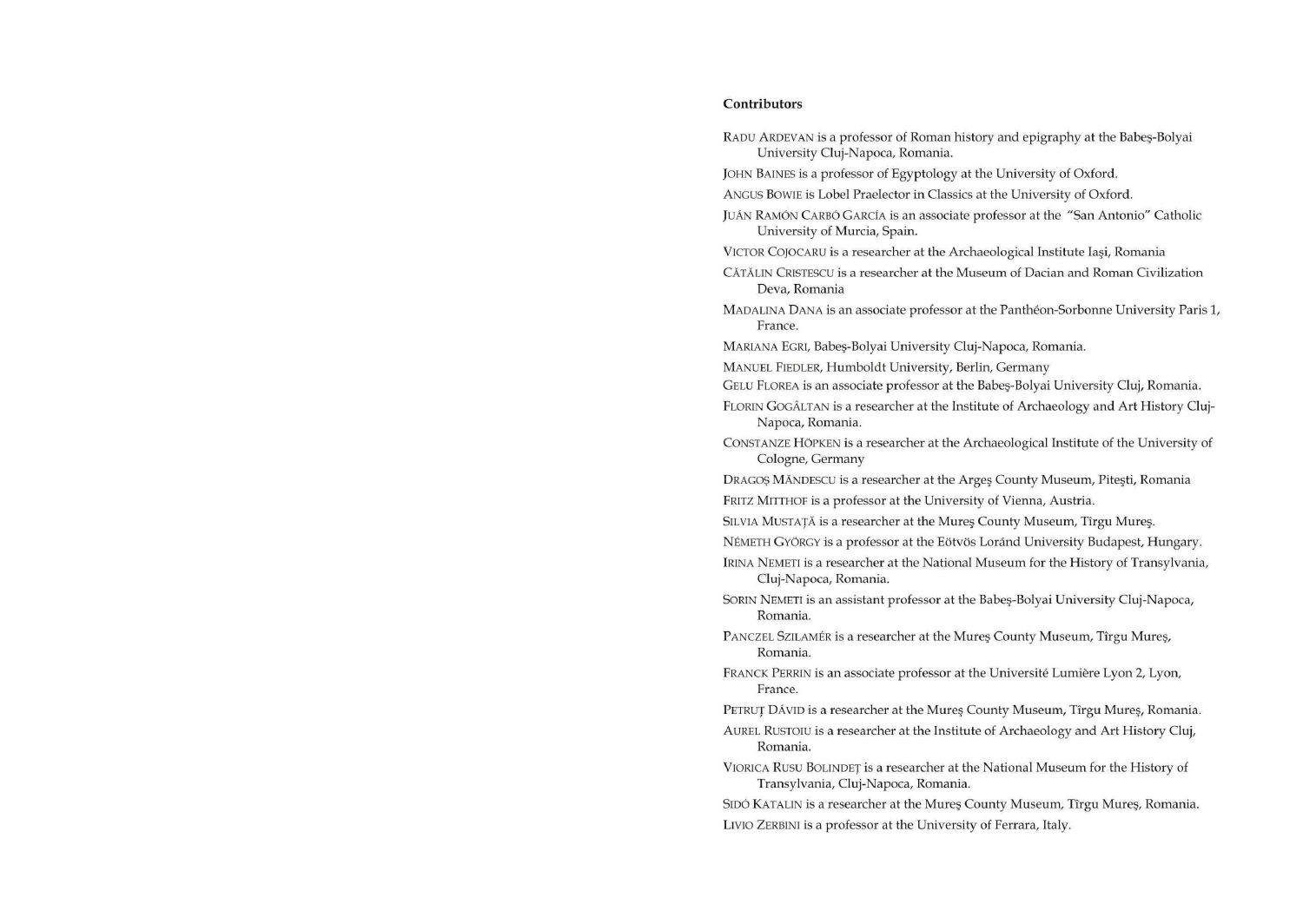#### **Studia Universitatis Babeş-Bolyai, Historia**

Volume 59, Number 1, June 2014

#### *Banquets of Gods, Banquets of Men. Conviviality in the Ancient World*

#### **I. Archaeology**

- 1 JOHN BAINES Not only with the dead: banqueting in ancient Egypt 35 FLORIN GOGÂLTAN Drinking with the gods? The problem of Bronze Age pot deposits in Transylvania 83 DRAGOS MĂNDESCU The banquets of Thracians as an expression of intercultural contacts. A quick glance through the strainer's holes 96 FRANCK PERRIN Des coupes-crânes chez les anciens Celtes ? 106 GELU FLOREA Quel type de festin en Dacie, à la fin de l'âge du Fer? Ustensiles à servir la viande 115 CĂTĂLIN CRISTESCU Feasting with the king. The tableware of Sarmizegetusa Regia 153 MARIANA EGRI, AUREL RUSTOIU Sacred conviviality in the Lower Danube region. The case of the Sâncrăieni hoard 189 MANUEL FIEDLER Bankette für Liber Pater in Apulum 204 CONSTANZE HÖPKEN
	- Ein Bankett für Sabazios in Straubing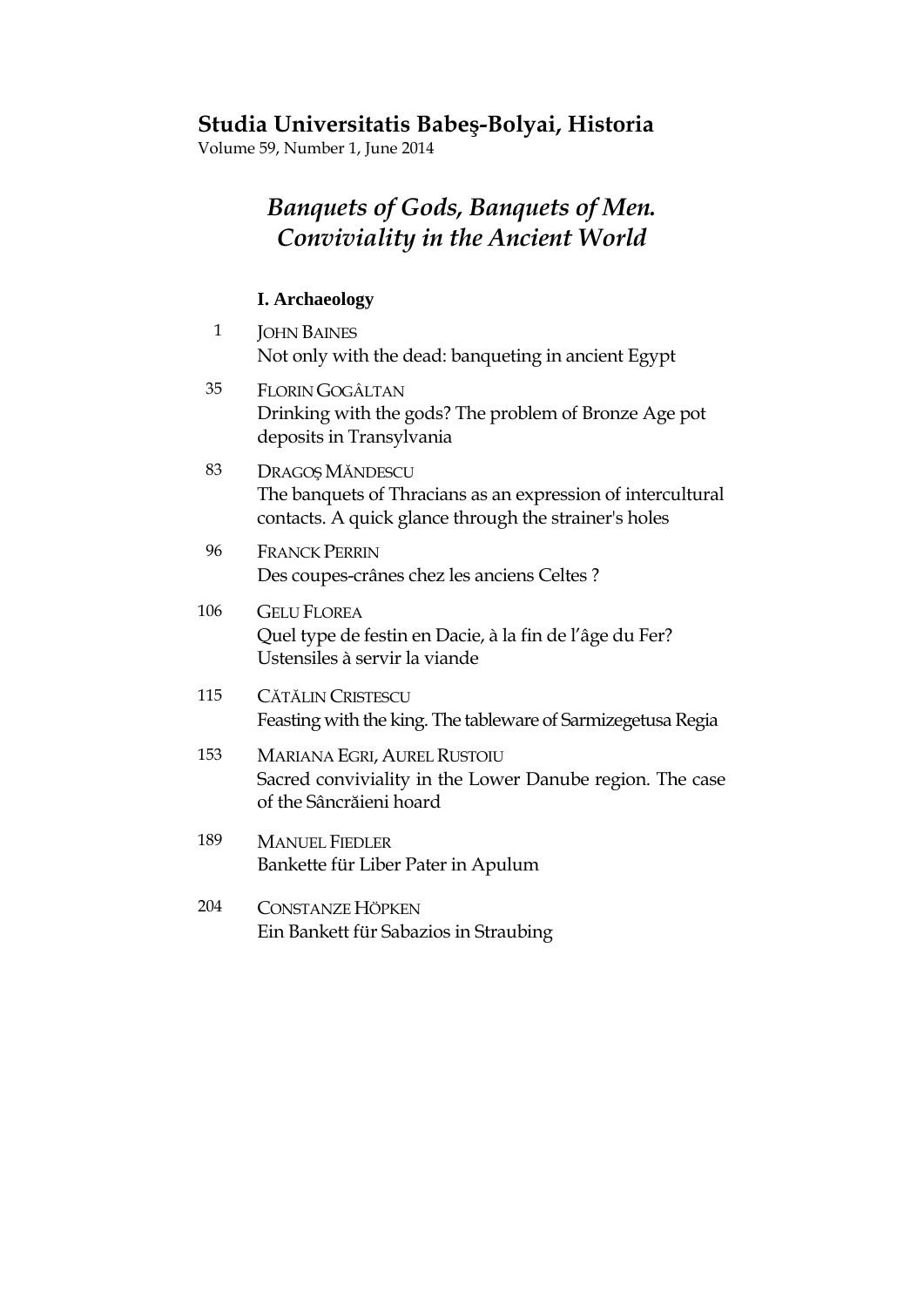- 215 SILVIA MUSTATĂ, SZILÁMÉR-PÉTER PÁNCZEL, DÁVID PETRUT, KATALIN SIDÓ Drinking and gaming in the Roman fort of Porolissum. Preliminary data offered by the excavation at building C3
- 239 VIORICA RUSU BOLINDE^ Pottery in funerary contexts – some aspects of conviviality in Roman Dacia

#### **II. History and epigraphy**

285 JUAN RAMÓN CARBÓ GARCÍA Perspectives on the phenomenon of ritual sacrifice, sacralization of food and conviviality in the Classical world 308 ANGUS BOWIE *Krater* and *kratos*: the politics of Greek dining 322 GYÖRGY NÉMETH Two banquets of Socrates 334 VICTOR COJOCARU Ladung zu Opfer und Bankett als Auszeichnung der Fremde im pontischen Raum und der Pontikoi in der Fremde 345 MADALINA DANA « Le banquet des sophistes » : représentation funéraire, représentation sociale sur les stèles de Byzance aux époques hellénistique et impériale 372 LIVIO ZERBINI Le banquet en tant que forme de sociabilité et l'évergétisme romain 380 FRITZ MITTHOF *Epulum dedit*: Öffentliche Bankette in den lateinischen **Inschriften**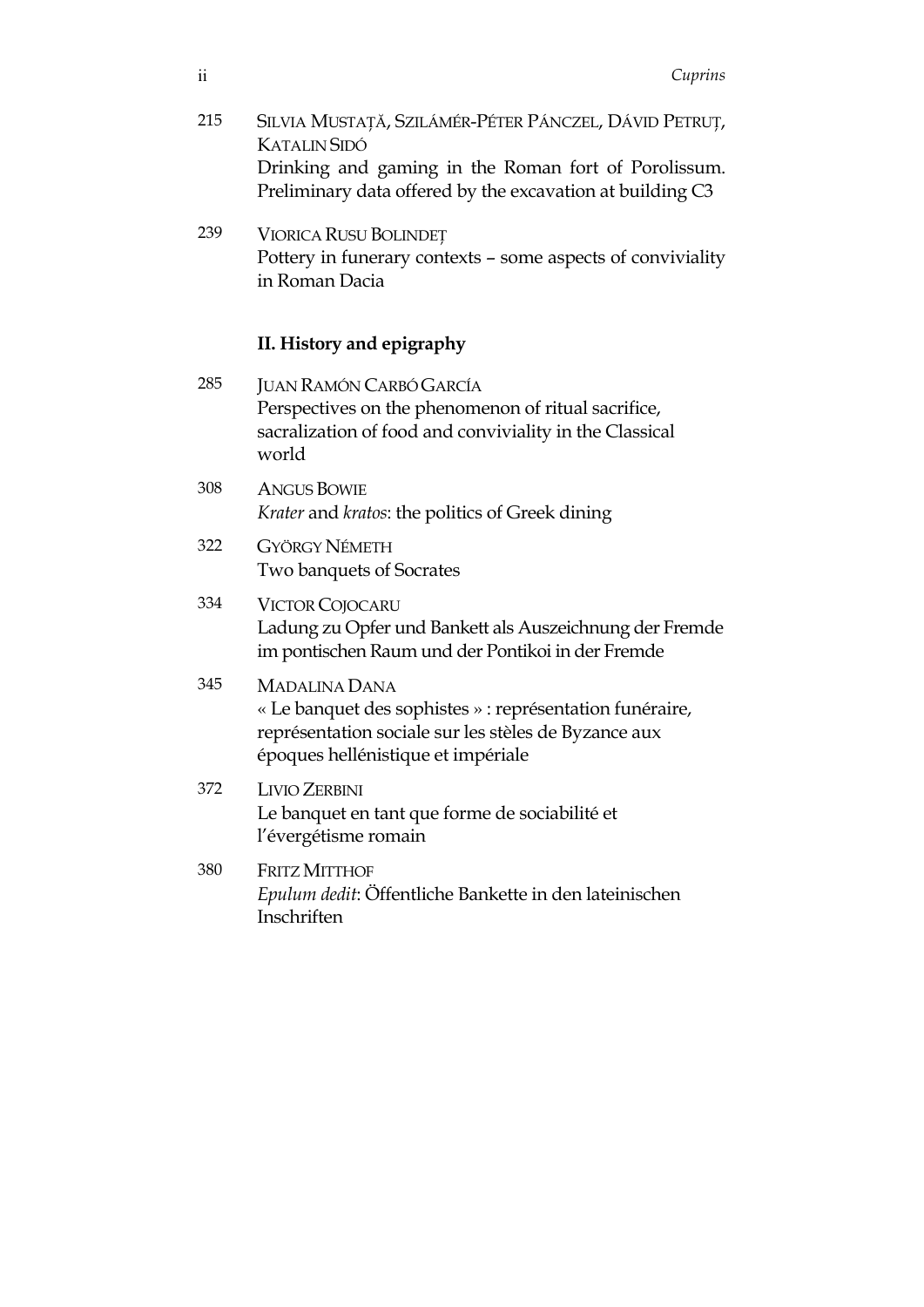#### Cuprins iii

391 IRINA NEMETI, SORIN NEMETI I banchetti religiosi nella Dacia romana. Testimonianze epigrafiche

#### **In memoriam**

403 Radu Ardevan

Hartmut Wolff (1941 - 2012)

#### **Book reviews**

- 414 Luca-Paul Pupez?, *Veacul întunecat al Daciei. Arheologie şi istorie în spaţiul carpato-danubian de la sfârşitul secolului III a.Chr. până la începutul secolului I a.Chr. (The Dark Age of Dacia. Archaeology and History in the Carpathian-Danubian Region between the End of the 3rd Century BC and the Beginning of the 1st Century BC)*, Cluj-Napoca, Mega Publishing House, 2012 DINU IOAN BERETEU
- 420 Peter S. Wells, *Image and Response in Early Europe*, London, Duckworth, 2008 CĂTĂLIN CRISTESCU
- 424 Jason König, Katerina Oikonomopoulou, Greg Woolf (eds.), *Ancient Libraries*, Cambridge – New York, Cambridge University Press, 2013 PÁZSINT ANNAMARIA - IZABELLA
- 426 R?zvan Mateescu, *Istoriile unui templu (The Histories of a Temple)*, Biblioteca Musei Napocensis XXXVIII, Cluj-Napoca: Mega, 2012. SILVIA MUSTAȚĂ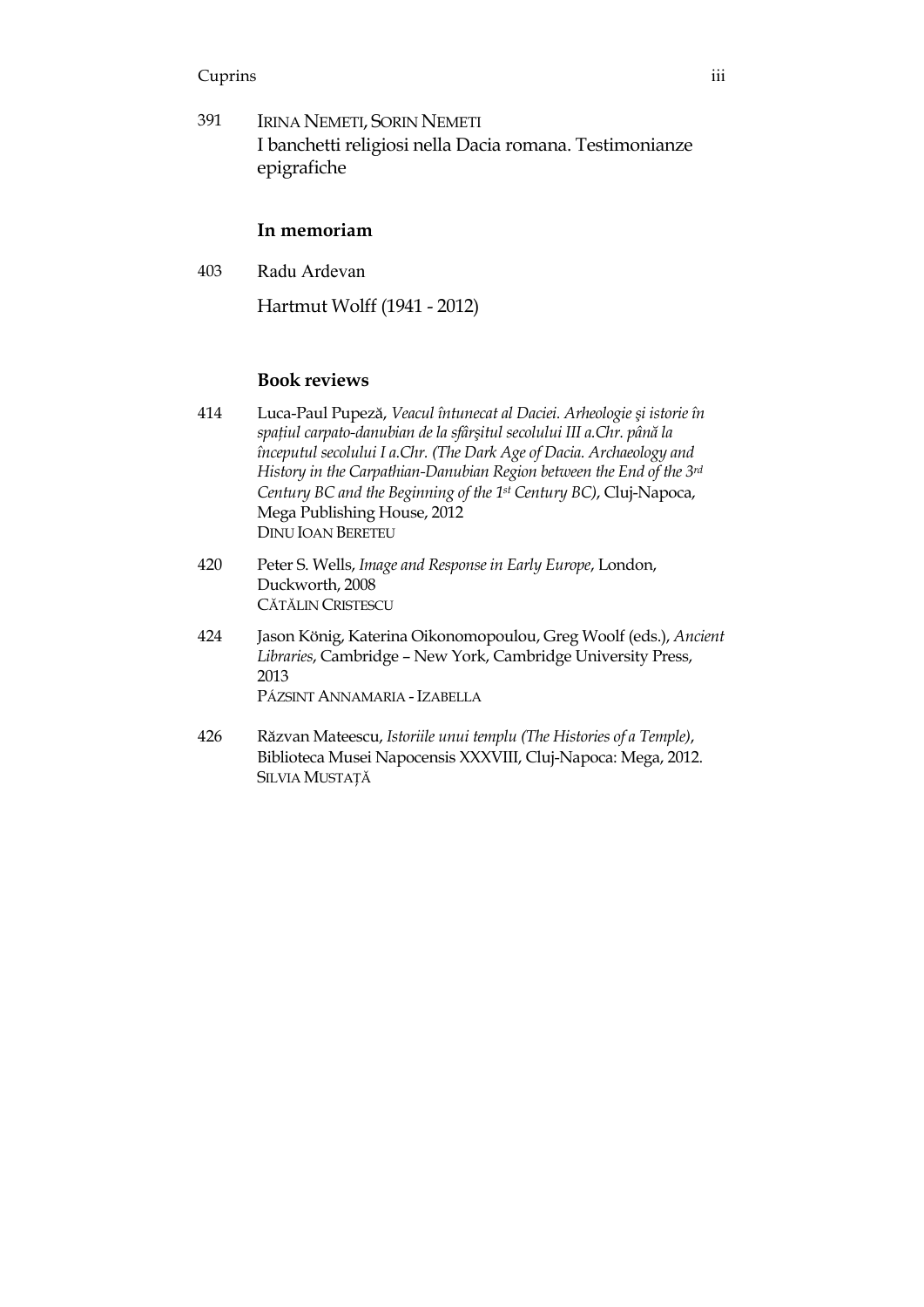This volume includes the proceedings of the sixteenth international colloquium of the Department of Ancient History and Archaeology of the Babeş-Bolyai University Cluj, on the subject of "Banquets of Gods, Banquets of Men. Conviviality in the Ancient World", held on November 23rd- 24th, 2012, in Cluj. Due to the diversity of subjects addressed by the participants, the two days of the conference were subdivided into morning sessions reserved for epigraphical and historical topics and afternoon sessions for the archaeological ones; which is reflected by the structure of this volume.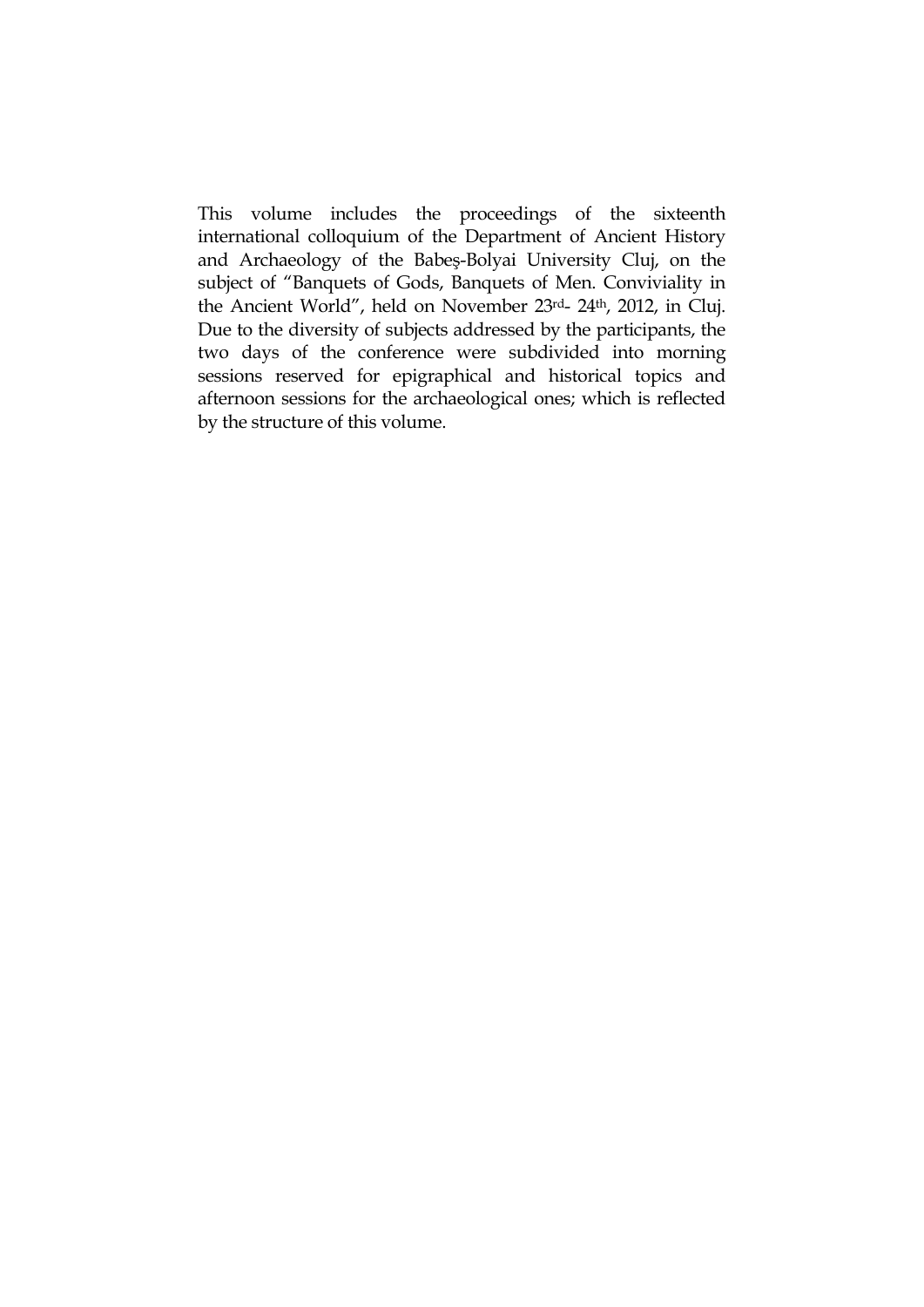#### **The Banquets of Thracians as an Expression of Intercultural Contacts. A Quick Glance through the Strainer's Holes**

**Dragoş M>NDESCU** 

l.

*Muzeul Judeţean Argeş, Piteşti* 

**Abstract**. Based on information provided by written sources, not very many but quite contradictory, about the Thracian feasts accompanied by wine consumption, the author insists on one of them described by Diodorus of Sicily, which speaks of a particular Getic manner of drinking wine. In order to examine this particular Getic custom, the archaeological data provided by graves, settlements and hoards discoveries are analyzed, like vessels for wine consumption, drinking vessel assemblages, importations and imitations of patterns of the Greek and Roman world. It is an undisputable fact that the relationship between power and prestige and the wine drinking present in societies such as the Greek-Macedonian and Hellenistic and, later, Roman was the pattern for the Thracian elites. Almost everything connected with wine in the Thracian world is due to these poles of prestige and influence: the banquet pattern, the vessels for drinking, the way the wine was prepared before serving, and even the origins of the wine.

**Key words**: Thracians, banquets, wine, cultural patterns, imitation, acculturation.

**Rezumat: Banchetele tracilor ca expresie a contactelor interculturale. O privire gr?bit? prin g?urile sitei**. Pe baza informa\_iilor oferite de izvoarele literare, nu foarte multe, dar contradictorii, despre banchetele tracice înso\_ite de consumul de vin, autorul se opreşte asupra unuia dintre ele, descris de Diodor din Sicilia, care se referă la un mod particular getic de a bea vin. Pentru a examina acest obicei getic aparte, sunt discutate informa\_iile arheologice oferite de morminte, așezări și tezaure, cum ar fi vasele pentru consumul de vin, grupuri de vase de băut, importuri și imitații de modele din lumea greacă și romană. E un fapt incontestabil că relația dintre putere și prestigiu și băutul vinului prezente în societăți cum sunt cea greco-macedoneană și elenistică, iar mai tîrziu cea romană, au alcătuit modelul pentru elitele trace. Aproape tot ce se află în legătură cu vinul în lumea tracă se datorează acestor poli de prestigiu și influență: modelul banchetului, vasele de băut, modul de preparare a vinului înainte de servire, chiar originile vinului.

**Cuvinte cheie**: traci, banchete, vin, modele culturale, imita\_ie, acultura\_ie.

Acknowledgement: This work was supported by a grant of the Romanian National Authority for Scientific Research, CNCS-UEFISCDI, project number PN-II-RU-TE-2011-3- 0078 (The Archaeological Relevance of Periphery).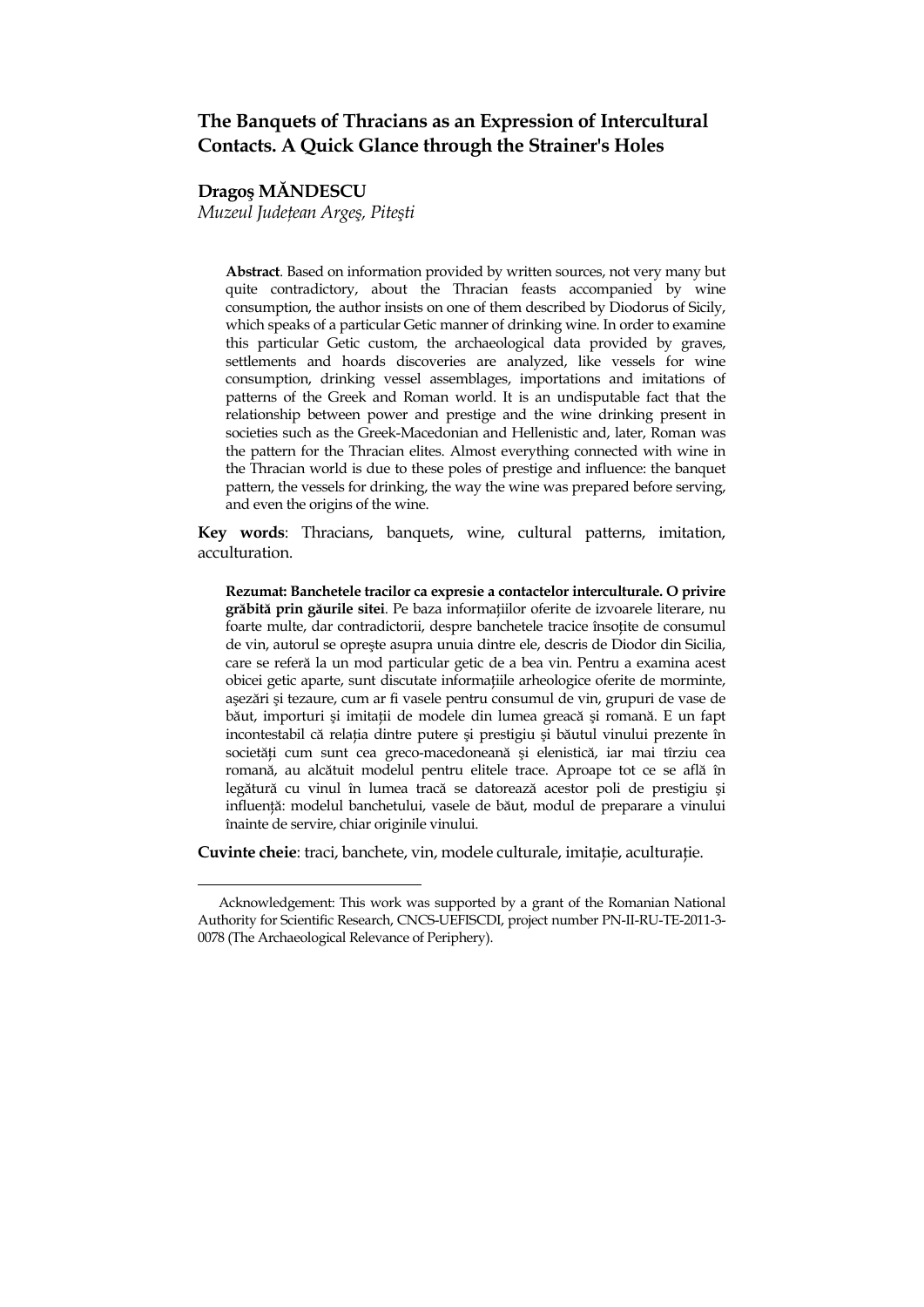The banquets, the conviviality, the wine consuming as a social, economic, political and even cultic feature in the barbarian world of proto-history are no longer light subjects outside the interest horizon of scholars. Especially in the past few years important studies have been dedicated to this theme, both regarding the Thracian society in general<sup>1</sup>, and regarding the Dacian inner-Carpathian area in particular<sup>2</sup> and the Getic one south and east of the Carpathians<sup>3</sup>. The same theme is also discussed concerning the Celtic central and western European world<sup>4</sup>. As a consequence, a further step must be performed: to put together the realities of the two worlds and try to elaborate a new common model of the barbarian societies from the border of the Greek-Roman civilization.

The present paper seeks to contribute to the elaboration of such a pattern starting from the realities of the Thracian world of the second half millennium of the old era, seen from the perspective of the relationships and intercultural contacts between centre and periphery.

For the Thracian world in general and for the Getic one in particular, one of the few descriptions (though vivid, including many details) of a party when wine was drunk in huge quantities is the scene of the feast at Helis, told by Diodorus of Sicily (21, 12, 2-3). The feast was organized by the Thracian basileus Dromichaites, as a "big wake for the gods", at the end of the war in the first years of the 3rd century BC against the new king of Thracia, Lysimachos. The Thracian and the Macedonian leaders who took part in the feast received different treatments. For Lysimachos and the Macedonians, the wine was poured into cups of gold and silver, as at the feasts in their homeland, while Dromichaites and his people drank wine from rudimentary and modest cups made of wood and horn, as was their custom.

This remark of Diodorus, "as the Getic custom was", deserves to be discussed in detail. The custom of the Getic (and the Thracian in general) parties was indeed so different of that of the Macedonian world that the written source (Diodorus in this case), although written two centuries after the events, mentioned this detail?

We will further try to clarify this aspect by presenting firstly the sources and then commenting the archaeological evidence relevant for the behaviour of the Thracians during the feast and their wine-consuming during the Late Iron Age in the North Balkan area. Then we shall identify and individualize the way the barbarian Thracians drank wine at their parties.

<sup>1</sup> Marazov 2003a.

<sup>2</sup> Florea 2004.

<sup>3</sup> Sîrbu 2003.

<sup>4</sup> Poux 2004.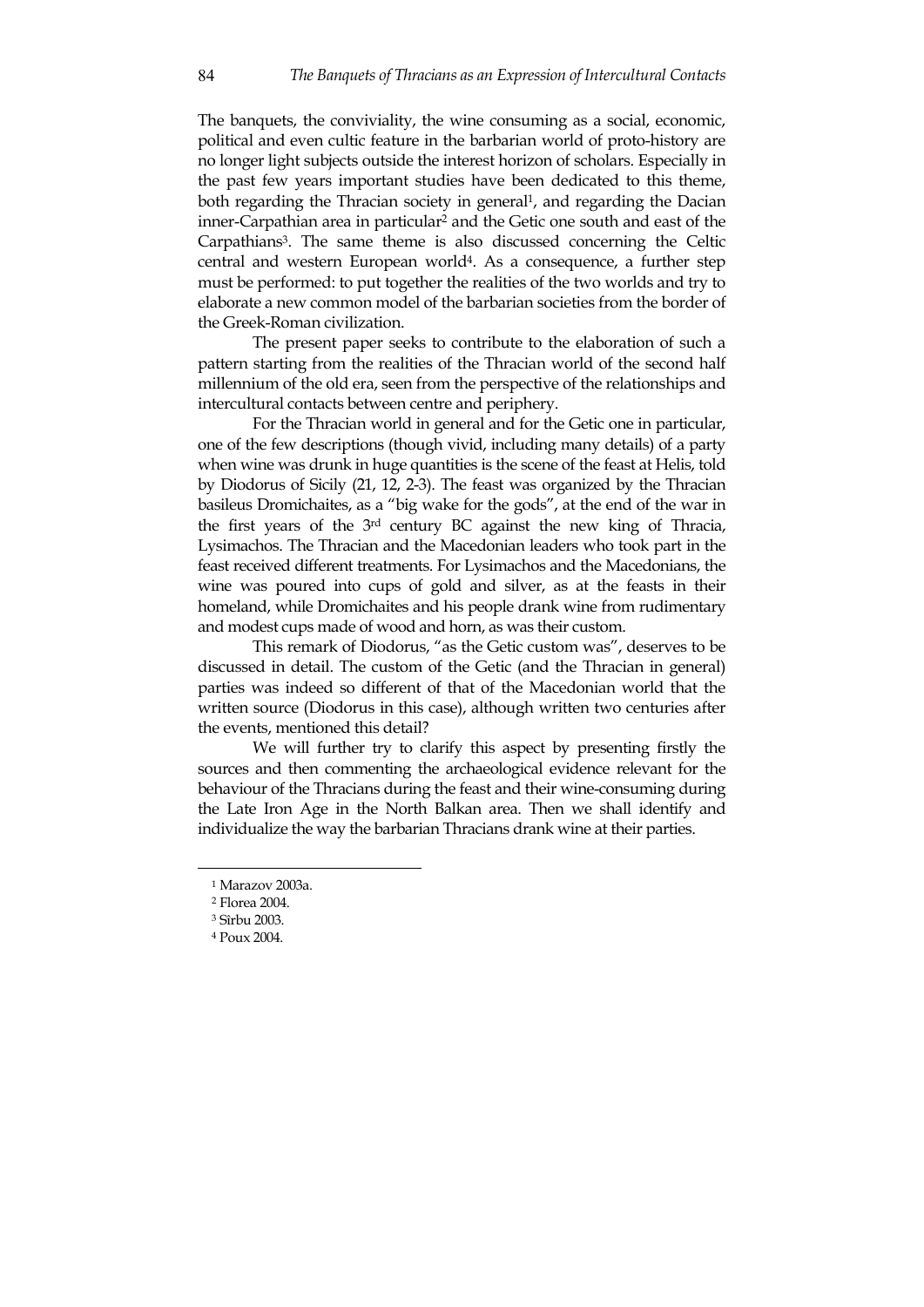What do the written sources tell us?

The written sources (the most numerous are the Greek ones) are contradictory regarding wine drinking during the Thracian feasts. Even extreme opinions could be found: there are sources that affirm that the Thracians did not even have knowledge of drink (Mela 2, 1, *Thracia*), and others that present the Thracians as heavy drinkers, the champions of the ancient world in this regard (Ael. *VH* 3, 15, *De Thracum et Illyorum vinositate*). Hardly a balanced, honest and fair opinion could be found in the written sources. It is possible that Pausanias is closest to the truth when he affirms that not only the Thracian men went drunk to battle, but even women used to drink a lot<sup>5</sup>; one consequence of such behaviour was the murder of Orpheus (9, 30, 5).

Why should we believe that the Thracians were the only different people in a world where alcohol was consumed not only for pleasure but also as a prestigious social and economical and even political function?

How important wine (or the alcoholic surrogates they drank during the long nights – Verg. *G*. 3, 349) was for their barbarian neighbours, the Scythians, results from the (although exaggerated) information that they had everything in common (even the women), except for the sword and the cup (Str. 7, 3, 7). For the Scythians the weapons and the drinks are on the same level. Why would the Thracians behave differently? The mixed populations from the Western Pontus (Greeks, Getae, Scythians) did not give up drinking wine, even when it was frozen: they drank it as iceballs (Ov. *Tr*. 3, 10 – winter in Tomis).

The historical written sources do not allow us to think that the behaviour of the Thracian is so full of excesses as that of their contemporaries, such as the Scythians – who used the skulls of their enemies killed in battles as cups during their feasts (Mela 2, 1 – *Scythia Europae*) – or the Germans who during the most important feasts drank the wine in the horns of the uri killed during hunting (Caes. *Gal*. 6, 28). The quiet feast of the Thracians who drank their wine in cups made of wood and horn (D. S. 21, 12, 2-3), "like the Getae / according to Getic custom", created a strong paradigm for the general perception, a commonplace characterized by moralizing nuances in the work of the ancient authors. The description that Strabo made of the strong personality of the great priest Deceneus (even he "a sort of charlatan"), who succeeded in putting the Getae on the right way by convincing them to cut down their vineyards and forget about the vice of drinking (7, 3, 11), brought into the collective

<sup>5</sup> Marazov 2000b.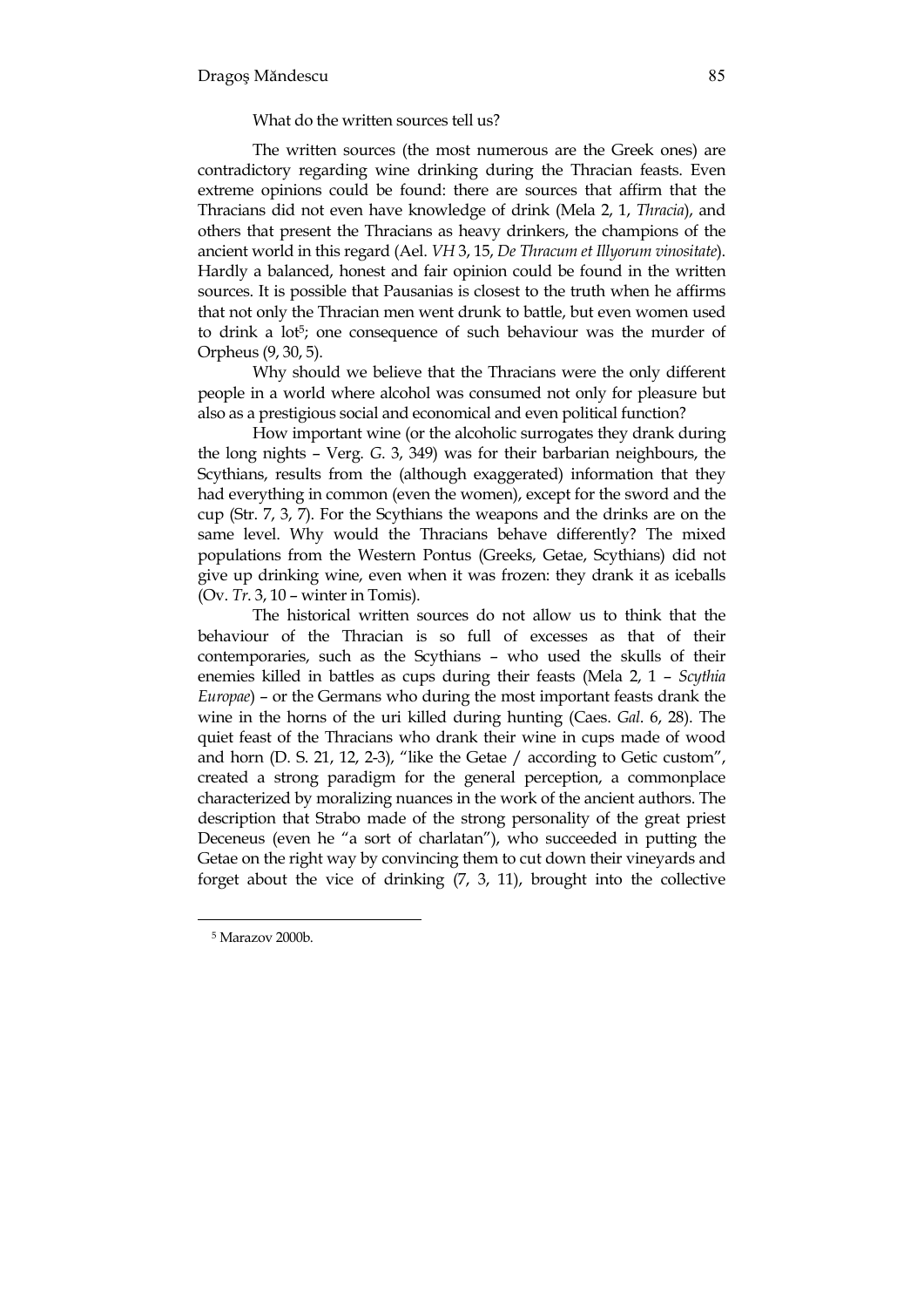conscience a topos whose roots are placed in the ground of moralizing tendencies, an antithesis between the decadent and corrupted civilized world and the barbarian world: pure, natural and unaltered.

Perhaps it is not right to say that drinking wine was considered a virtue in the ancient world; it is more likely that it was considered a mark of high social and political status. Excessive consumption was risky, and because of that the act of drinking had to be performed with responsibility. In the middle of the imperial Roman epoch, Trajan was called *optimus princeps* despite his huge appetite for drinking wine. But the talent of the ancient authors transformed the vice into a virtue. Drinking wine, even excessively, was considered an act of greatness as long as it did not influence the equilibrium of the world. Talking of the virtues and the personality of Trajan, Cassius Dio said that the emperor drank as much as he wanted without losing his mind or harming anybody (DC 68, 7, 4). Thus, it was a thing to be mentioned in the chronicles as a good example. But as time passed by the emperor seemed to lose this feature. In the  $6<sup>th</sup>$  century Ioannes Lydus was aware too of these "pleasures" of the emperor, but (perhaps influenced by the Christian ideas of the time) chose to present the radical version facing temptation: "Having an attraction for drinking excessively, Trajan gave up drinking wine" (Lyd. *mens*. 4, 18). This double point of view about the same person could be considered a clear example of how the written sources can influence our perception on some difficult subjects, everyone being tributary both to the ideologies and times when they were written as well to the personality of the author.

This is why we consider that the archaeological sources can offer a more objective image as well as suggestions for a more realistic interpretation of the issue that we are discussing here. We shall highlight them.

For the earlier period of the Thracian culture  $(5<sup>th</sup> - 3<sup>rd</sup>$  centuries BC), the most relevant information is offered by the sealed assemblages discovered in the leaders' tombs or in hoards. Among these assemblages, an important position is held by the drinking sets made of bronze or noble metals.

The Thracian *basileis*, leaders and aristocrats loved luxury and used imported products that highlighted their status<sup>6</sup>. In their tombs were put pompous pieces of vessels used during feasts, predominant being the Greek vessels for wine drinking: *situlae*, *oenochoiai*, cups, goblets, *lebes* etc.

The Greek concept of *symposion*, expressed through the characteristic vessel, is present all over the elites of the Thracian society, as it results from the tombs of the leading class members. A series of auxiliary and apparently unimportant elements testifies that they did not simply get some luxury

<sup>6</sup> Archibald 1998, 177-196.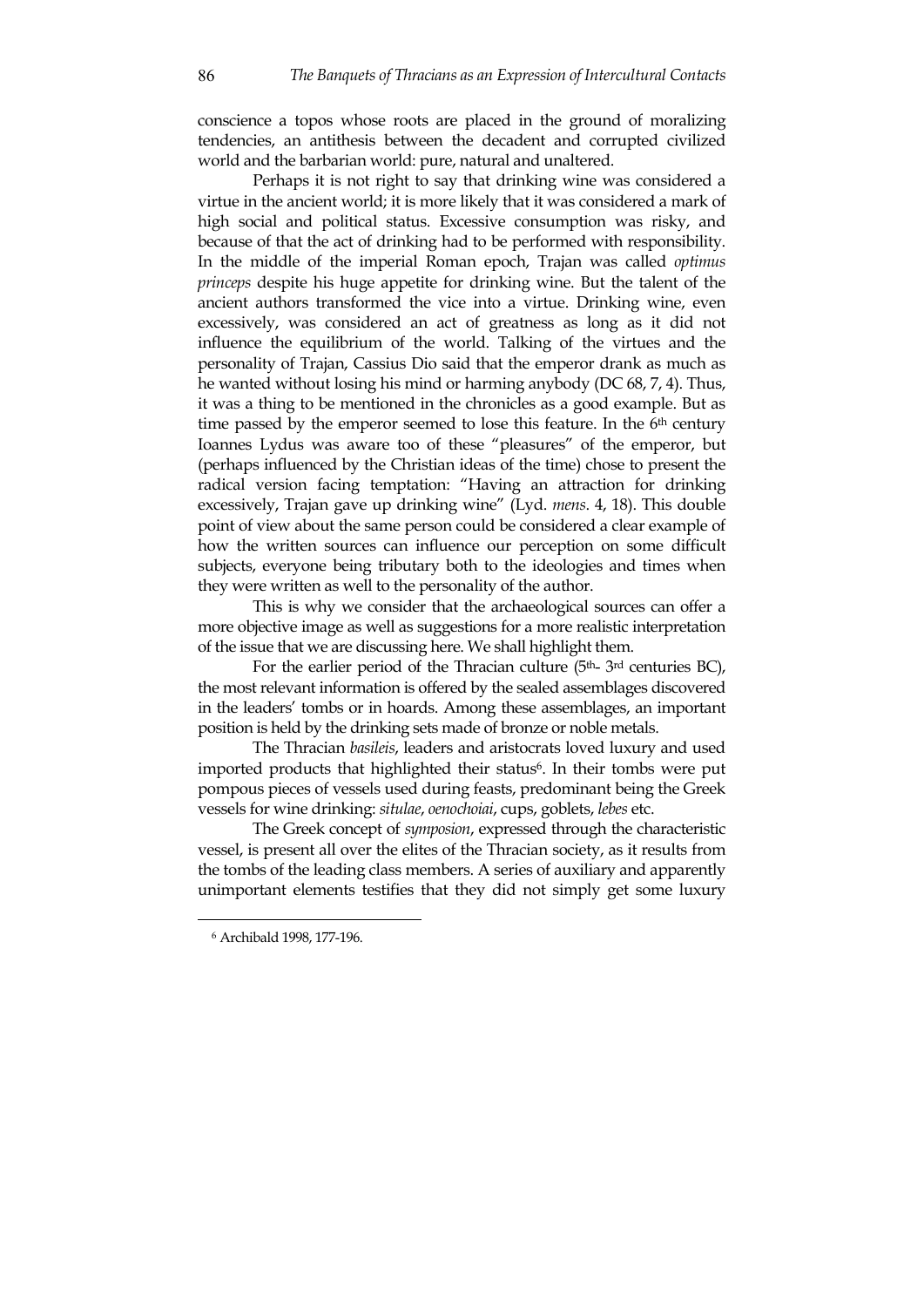vessel only because their shape and ornamentation were beautiful; the whole Greek ceremonial act was adopted. We refer to the strainers used for the wine filtration or the *kyathoi* used for getting the wine from bigger containers (like the *situla*-type vessels) into smaller vessels for drink; this shows the stages that preceded the direct consumption, all of them representing distinct episodes but in the same time they also represent the parts of a unitary ceremonial that the Thracians took as a whole from the Greek-Macedonian world.

The bronze *kyathos / simpulum*-type ladle imported from the Greek area in the 4th century BC is specific only for the vicinity of the Black Sea's coasts (for example: Nagornoe and Odessa-Levski)<sup>7</sup>, but imported strainers were spread over a larger area of the Thracian territory. Between the end of the 5th and the beginning of the 3rd century BC the bronze strainers and the vessels for feasts were found in the rich graves of some Thracian leaders at Rhuec, Vărbica and Šipka-Goljama Kosmata Mogila<sup>8</sup>. Another strainer was found in the famous Mušovica Mogila from Duvanlij, while a silver item was part of the funerary inventory of the tumulus grave from Peretu<sup>9</sup>. All these strainers are of Greek or Etruscan type and have nothing in common with the local-type strainers, specific for the 5<sup>th</sup> century BC, as known from the grave no. 17 of the necropolis of Ravna<sup>10</sup>.

As regards the famous hoards discovered in the Thracian lands, most vessels are also of Greek or Achaemenid type, although they belong to some barbarian workshops where noble metals (especially silver) were processed in the most refined manner. The royal names belonging to the Odrysian dynasty written on some vessels found to the north of the Balkan Mountains, such as the ones from Agighiol, Aleksandrovo, Rogozen, Borovo, Vraca, Radjuvene and Braničevo, could indicate the origin area of these extraordinary vessel sets $11$ . It is still unclear if the drinking vessels belonging to those sets (especially the *phiala* and *rhyton* types) represented only an impressive symbol or if their significance must be extended to the domain of cultic and ritual ceremonial. Figurative representations like the ones that are found on the greave from Agighiol or on the rhyton from Poroina led to the consideration that they were a feature of gods or heroes to whom the Thracian leaders identified themselves when they used the respective vessels. It is not impossible that the vessels that formed the big

<sup>&</sup>lt;sup>7</sup> Teleagă 2008, 277-278, map 50, pl. 79/1; 177/1.

<sup>8</sup> Teleagă 2008, 276-277, map 50, pl. 112/2; 193/1-3.

<sup>9</sup> Moscalu 1989, 169-170, pl. 48/2.

<sup>10</sup> Mirčev 1962, 108, pl. 18/5.

<sup>&</sup>lt;sup>11</sup> Măndescu 2010, 400-409, fig. 80-81.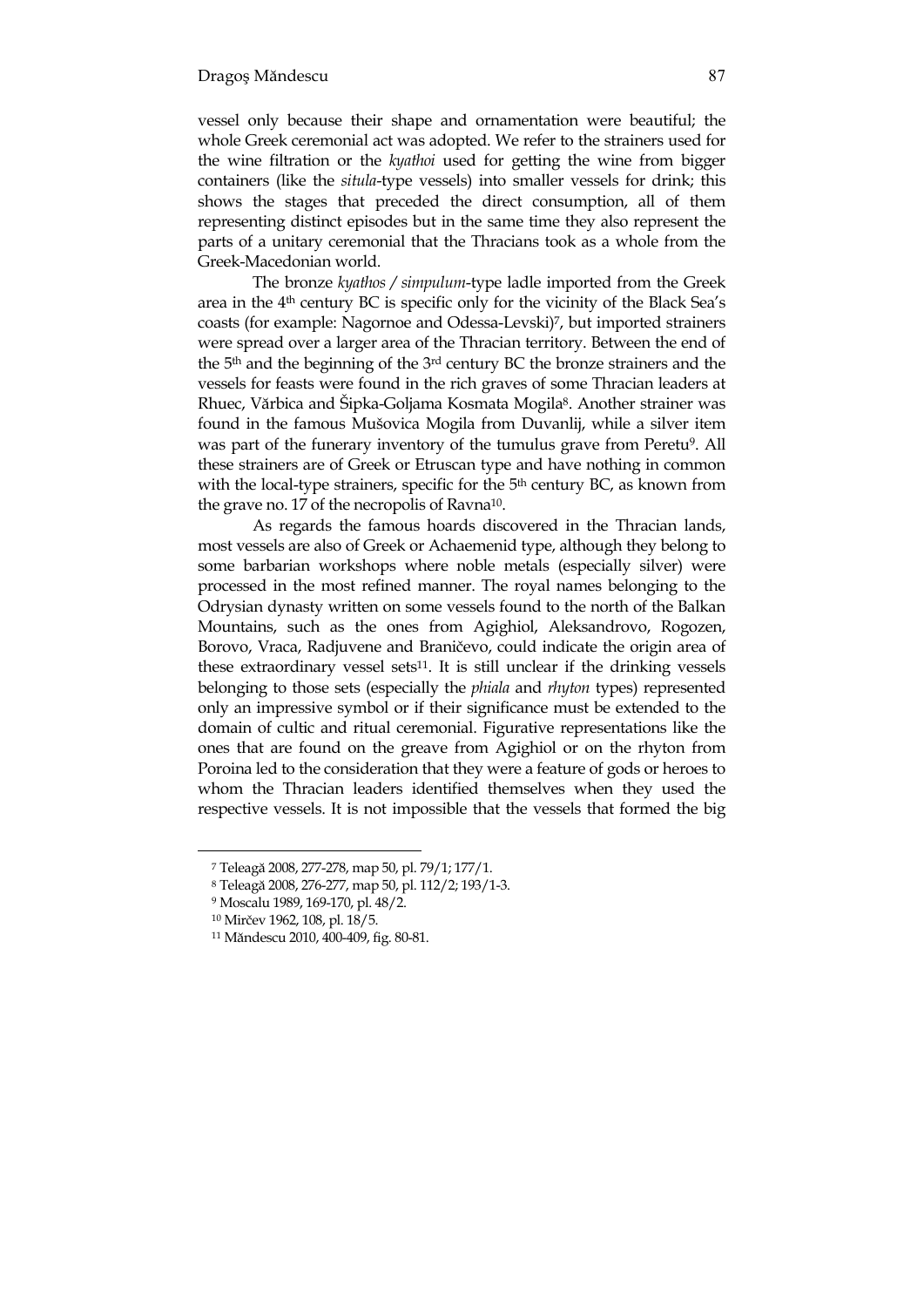Thracian treasures were used not for drinking wine during the sumptuous royal banquets, but more likely were used during some ritual ceremonials of purification, libations etc. There are also some finely morphologic details that lead to such assertions. For example, the golden amphora from the vessel set of the hoard of Panagjuryšte have at the basis of each handle a perforation through which the liquid flew rapidly and in an uncontrollable way and that made the ordinary usage of the respective vessel during banquets impossible.

For the closing period of the Late Iron Age corresponding to the socalled classical Geto-Dacian culture, i.e. the two and a half centuries that preceded the Roman conquest (mid-2nd century BC – 1st century AD), the archaeological data are collected especially from settlements, fortresses and hoards.

Despite the numerous agricultural tools (little knives, pruning knives, weed hooks etc.) from the Late Iron Age discovered in pre-Roman Dacian settlements (sometimes in tombs, as funerary inventory) – some scholars considered that the tools were used for the cultivation of vineyards<sup>12</sup> –, it seems that the wine the Geto-Dacian preferred was the southern one, imported from the Aegean Archipelago.

A local wine production certainly existed and can be archaeologically proved, not through the presence of agricultural tools (the fact that some of them were used for the cultivation of vineyards is disputable), but through the containers for the transportation of wine, i. e. the autochthonous amphorae, some of which having anepigraphic stamps that imitate the ones from reputed Greek centres. A recent statistic talks about over 300 local amphorae (a third of them bearing autochthonous anepigraphic stamps), discovered in over 20 Geto-Dacian settlements<sup>13</sup>.

Chronologically speaking, the autochthonous wine was produced and "commercialized" on the inner market in parallel with the qualitatively superior one coming especially from the Aegean islands (Rhodes, Cnidus, Cos). As most of the autochthonous amphorae were discovered in the area south of the Carpathians, we could suppose that this was the main area where local wine was produced<sup>14</sup>, a space that still preserves the properties for successful cultivation of vine even today.

 However, a statistic of the wine quantity that was imported to Dacia can offer a much better image of the reality of the epoch. For the moment, only a four-decades-old statistic is in use, but it is still relevant as long as it

<sup>12</sup> Comșa 1982, 59-74, fig. 1-11.

<sup>13</sup> Sîrbu 2003, 88-89, fig. 2.

<sup>14</sup> Sîrbu 2003, 89.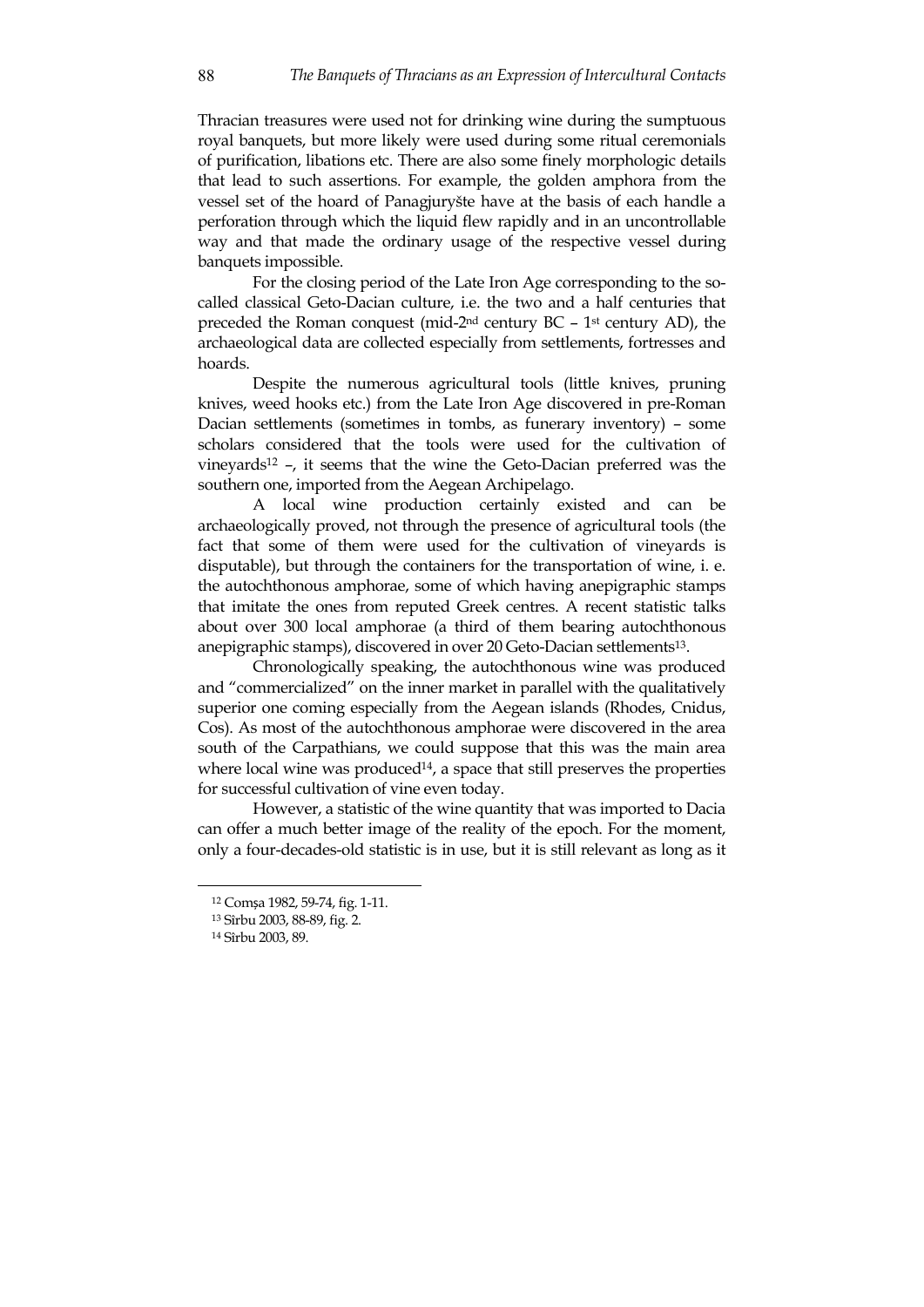quantifies (at that moment) about 1100 amphorae imported to the Dacian territory (about a third of them bearing stamps), discovered in 117 findspots. In a single site (at Cetățeni), surely a center of goods exchange, over 100 imported amphorae were identified<sup>15</sup>. Thus, by presenting the quantitative ratio between imported wine and the autochthonous production as 4/1, as it results from the quantification of the amphorae, we presume that we are not far from the reality. As a confirmation, this ratio of about 4/1 is recorded concerning the imported stamped amphorae and the autochthonous ones discovered in the Late Iron Age centre of Cetățeni: more than 180 stamps of Rhodes, Cnidus and Sinope, and 41 local stamps are known at present<sup>16</sup>.

 But the imported wine did not come alone to Dacia (or rather it did not come only together with the amphorae that contained it). Continuing a certain tradition of the previous centuries in the northern Thracian area, the wine import was doubled by an imitation program of the special vessels used for drinking in the Hellenistic and Roman world. This is not a simple stereotype imitation of a misunderstood foreign pattern, but a global one that generated the idea of assuming and integrating a common pattern that became generally accepted and then adopted by the exponents of the autochthonous society.

It is obvious that the imported drinking vessels from the Hellenistic and Roman worlds were coveted and appreciated by the Getic aristocracy. Because the valuable authentic imports such as the *kantharos* from the hoard of Sâncrăieni<sup>17</sup> were rather difficult to obtain, the imitation method was used on a large scale all over Dacia. Cheap imitations made of clay (some of them being executed in a poor manner) were used even by the aristocracy of very important centers of power such as Ocnița<sup>18</sup>.

In the 1st century BC, a "revival" of the act of depositing thesauri and hoards consisting of drinking sets which evoked the memory of the great horizon of Thracian hoards took place. Surprisingly or not, the vessel for drinking wine – which is best represented in this late hoards discovered both to the north of the Danube (Sâncrăieni and Herăstrău) and to the south of it (Bohot and Jakimovo) – is the silver cup without foot – the *mastos*, a Greek rather than an Italic feature19. The massive presence of the *mastos*type silver vessel in the hoards of the 1st century BC suggests that in this period of time the source of inspiration for the drinking vessels of precious

<sup>15</sup> Glodariu 1974, 27-40, 183-200, cat. no. 25.

<sup>&</sup>lt;sup>16</sup> Glodariu 1974, cat. nos. 25, 184-190; Măndescu 2006, 39-40, pl. 15-16/1-11.

<sup>17</sup> Spânu 2012, 18, fig. 1.

<sup>18</sup> Berciu 1981, 28, pl. 7/1; 8/4; 74/1.

<sup>19</sup> Feugère 1991, 3, fig. 4.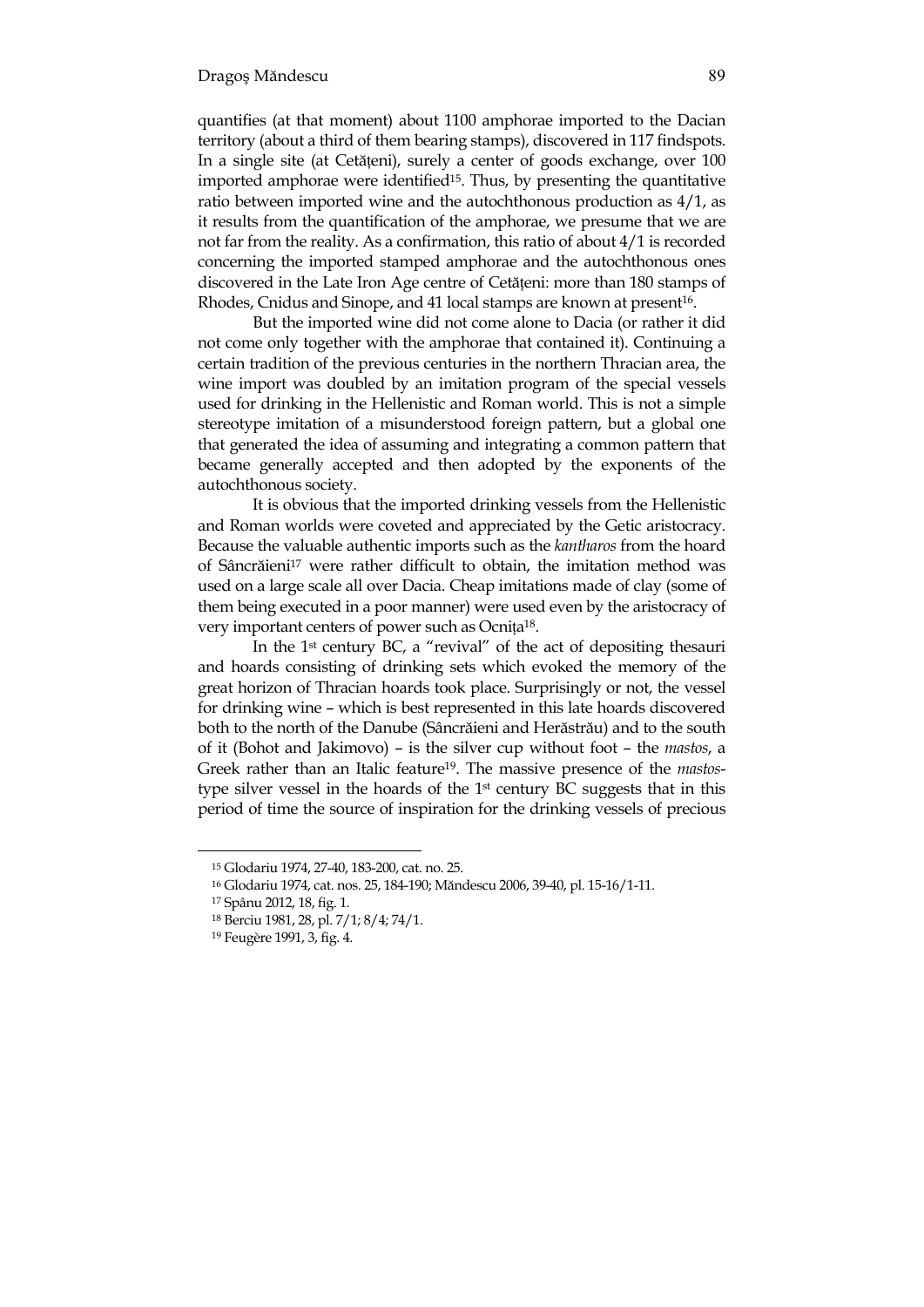metal remained the Greek area. Even some of the *kantharoi* from Sâncrăieni were initially produced as *mastoi*<sup>20</sup>. Even more than that: the strainer present together with the *mastoi* as part of the vessels set from Jakimovo, an auxiliary item without any common feature with the republican Italic ones, is a further argument supporting the idea of a Greek and not Roman source of inspiration.

The trend of imitation of the Hellenistic patterns, present for a long time as an important feature of the Getic aristocracy, is reflected by the numerous *rhyta*, which are local imitations, made in clay, of the prestigious vessel, possibly with a cultic significance and purpose, carved in precious metals in the Persian and Greek worlds. For the end of the 2nd and 1st century BC, a period when the prototype was no longer a trend in its original area, the usage of *rhyton* imitations is sufficiently well documented in the important Late Iron Age centres of power, due to discoveries such as those from Cetățeni, Piscul Crăsani, Poiana, Popești and Sighișoara<sup>21</sup>.

But perhaps the Geto-Dacian large-scale imitation of wine drinking vessels could be seen just by looking at the local imitations of the hemispherical mould-made bowls and the local imitations of *kantharoi*<sup>22</sup>. Beside the obviously different spreading area (the local hemispherical mould-made bowls are frequently met with to the south of the Carpathians, while the main spreading area for *kantharos*-type vessels is east of the Carpathians), these imitations also reflect different centres of influence (the hemispherical mould-made bowls were taken from the South, after eastern Hellenistic prototypes produced at Delos and Megara, while for the pattern of the Geto-Dacian *kantharos* one must be looking to the Roman world), as well as a substantially chronological delay (the hemispherical mould-made bowls are chronological indicators for an earlier stage of the classical Geto-Dacian culture, i. e. the second half of the 2nd century and the first half of the 1st century<sup>23</sup>, while the *kantharoi* were discovered in later contexts, from the second half/the end of the 1<sup>st</sup> century BC and the first half of the 1<sup>st</sup> century AD).

The Geto-Dacian imitations went even further, beyond the ordinary patterns of the vessels for wine drinking from the Hellenistic and Roman world. One of the most interesting discoveries was made in the settlement of Cetăteni, a Geto-Dacian centre that developed and prospered due to the trade of Aegean wine. This find shows that the sources of inspiration were more numerous and included rare shapes of vessels for drinking wine.

<sup>20</sup> Spânu 2012, 11.

<sup>21</sup> Sîrbu 1995.

<sup>22</sup> Glodariu 1974, 143-145; Sîrbu 2003, 90, fig. 3-4.

<sup>23</sup> Babeș 1975, 136, fig. 7.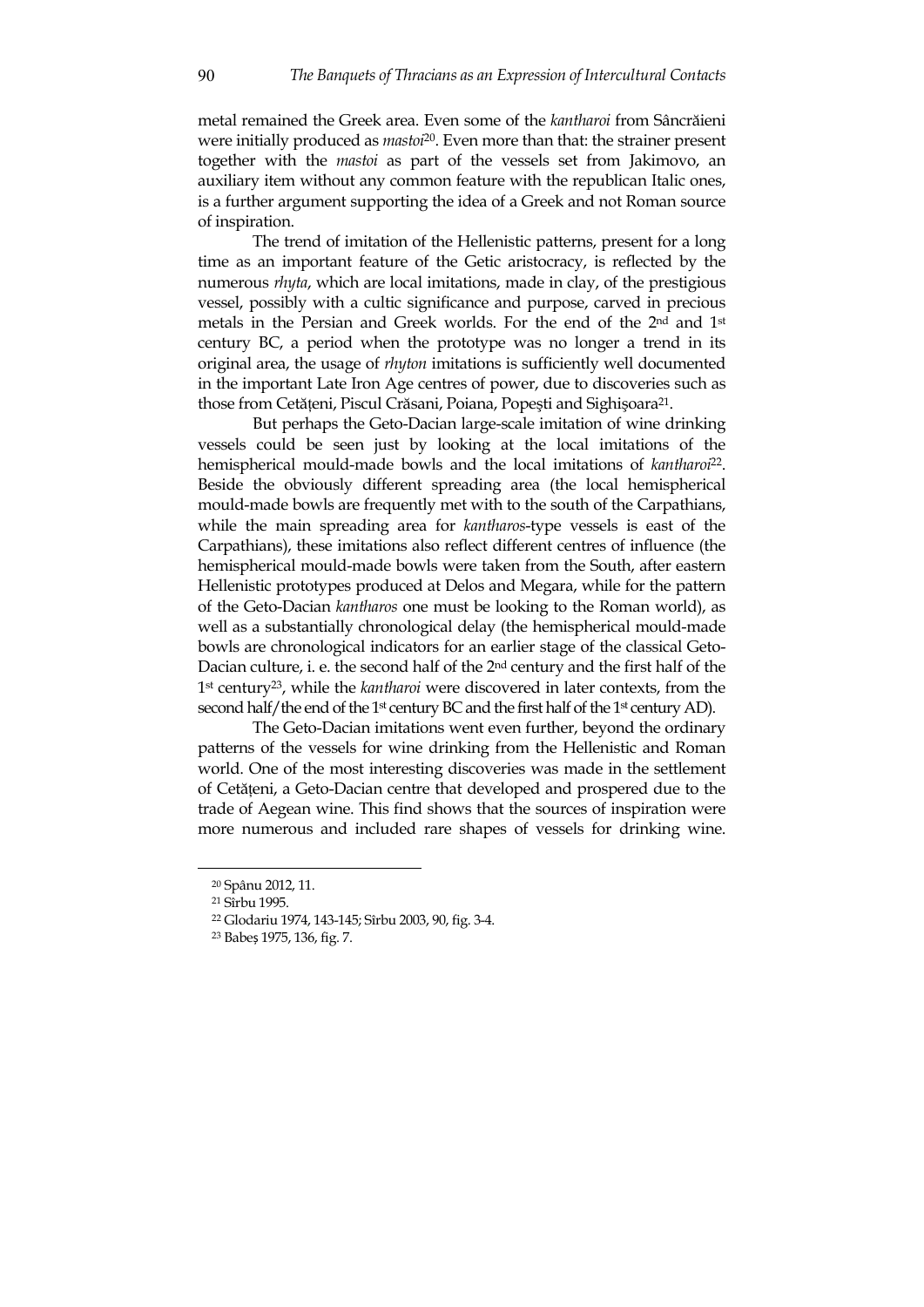Thus, a small fragment of wheel-made painted pottery, found in an archaeological layer dated to the 1st century BC, a fragment that could not permit a clear reconstitution<sup>24</sup>, seems to indicate a local imitation, unique until now, having as a pattern a filter jug-type vessel spread during the Hellenistic era in the eastern of the Mediterranean basin<sup>25</sup>. The decisive morphologic element for this affiliation is represented by the inner perforated membrane, which functioned as a strainer (Fig. 1). The fact that this is the only painted pottery fragment discovered at Cetăteni could raise a question mark about the origins of the vessel it was a part of, but the technique and the manner used to paint it, i. e. the geometric patterns, are clearly autochthonous<sup>26</sup>.

Thus, the Dacians drank wine imitating the Greek-Hellenistic and Roman patterns, using vessels especially created for drinking that imitated the ones of the "civilised world". The probability of a certain refinement of the Geto-Dacian banquet ceremony was discussed, referring to the change of drinking vessels (from *mastos* to *kantharos*) as the Roman republican imports to the north of the Danube got more intense<sup>27</sup>. The same changing of the poles of influence and of the pattern of the autochthonous banquet ceremony may be illustrated by the replacement (around the mid-1st century BC, as the Romans came closer to the Danube) of the mould-made bowls with the *kantharoi*, both of them being locally imitated. This issue has already been discussed in this paper.

Imitation and acculturation do not limit themselves to this episode, but went further into Geto-Dacian behaviour. The entire procedure of wine preparation before serving, the taking of the liquid out of the big vessel and pouring it into smaller ones used the same Greek and Roman pattern. The most recent cataloguing regarding the imports of auxiliary materials for wine-consuming is relevant. In numerous Dacian centers of power, especially in Transylvania, but also in the outer Carpathian area, imported Roman wares such as bronze strainers (Divici, Piatra Craivii, Pietroasele-Gruiu Dării, Peștera Ungurului, Brad) or *simpula* (Bănița, Costești, Divici, Piatra Roșie, Rădulești, Tilișca, Cârlomănești)<sup>28</sup> were discovered.

The Geto-Dacian aristocrats and leaders knew the whole ensemble of the vessels for wine as well as the auxiliary elements used during Greek and Roman parties and adopted these customs. Their preference for the original auxiliary pieces, such as strainers and *simpula* produced in

<sup>&</sup>lt;sup>24</sup> Măndescu 2006, 84-87, pl. 37/8; 38/4.

<sup>25</sup> Rotroff 1997, 180-183, cat. nos. 1183-1193, fig. 73, pl. 87.

<sup>26</sup> Florea 1998, 185-194, pl. 2/3; 17/5; 21/10.

<sup>27</sup> Spânu 2012, 18.

<sup>28</sup> Plantos 2003, 121-122, pl. 1/1-5.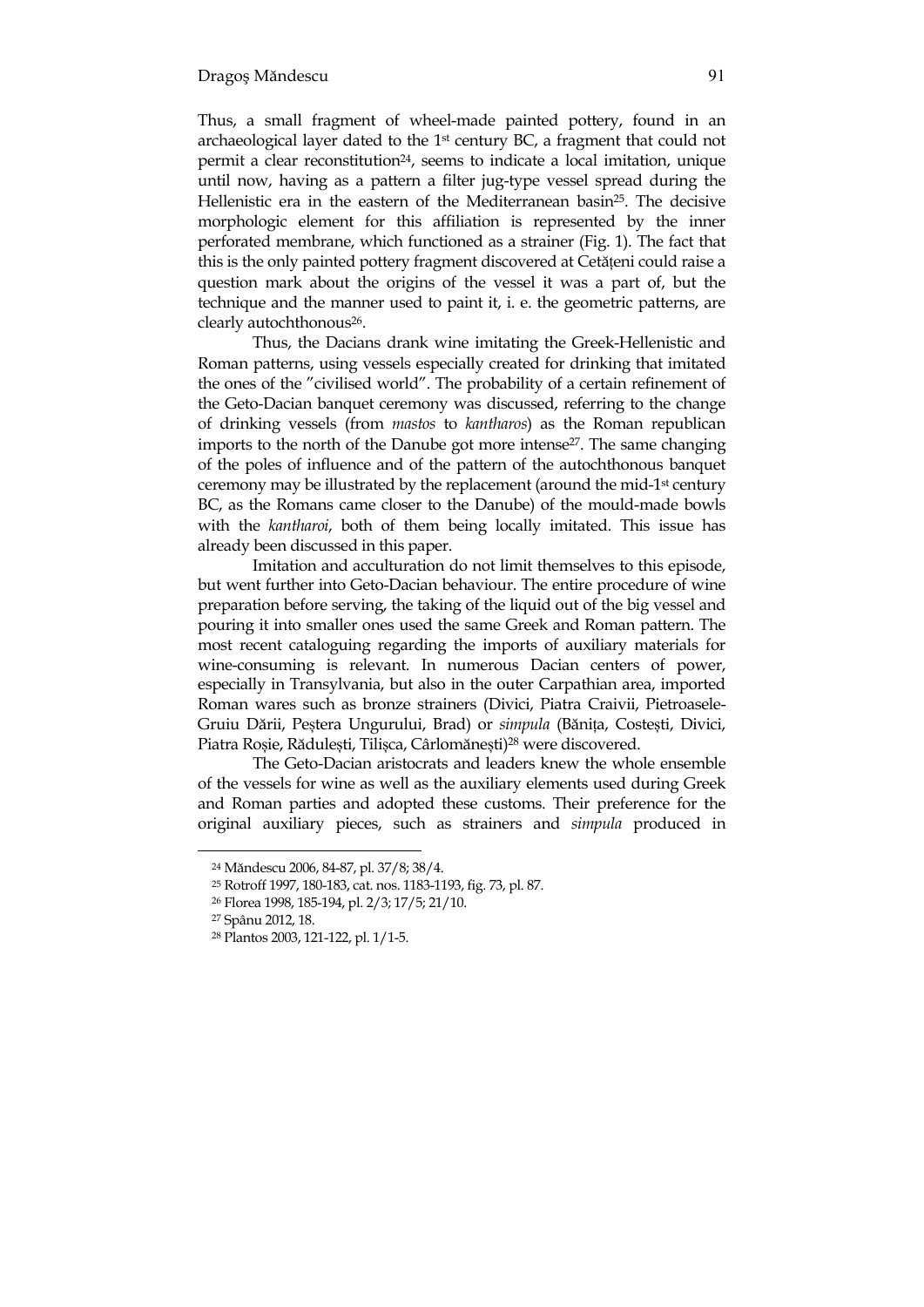Campania or generally in southern Italy<sup>29</sup>, is obvious. In fact, no autochthonous imitation of a Republican bronze strainer or *simpulum* was discovered until now. The technical limitation was clear and whether or not such a piece was to be used during banquets was conditioned by its quality. It is without any doubt that in these situations the functioning of the piece directly depended on the accuracy of the handicraft – a fact that could explain why they preferred original auxiliary pieces, such as strainers and ladles, and why they did not want local copies.

Although these auxiliary pieces did not come to pre-conquest Dacia directly from the Roman world, but probably through the Scordiscian milieu in the south-west<sup>30</sup>, this contamination manner through pattern propagation illustrates the common scenery of the relation between the barbarian populations and the example they considered a superior one. Although there are elements that particularize these objects, they do not allow us to consider the Barbaricum as a whole having a unique morphology in its relationship with the poles of prestige: Greek or Roman.

In this late period before the Roman conquest, important differences between the ways the imported wine was seen by the Geto-Dacian and by their western neighbours of the Barbaricum can be noticed. From the first half of the 2nd century to the end of the 1st century AD, when the Pontic and Balkan trade routes leading to the Aegean area were taken over by the Romans, the Geto-Dacians enjoyed southern wine, which they imported in huge quantities. In the Celtic area, the Italic imported wine, though well represented in the 2nd century, became more and more rare in the 1st century BC<sup>31</sup>. The Geto-Dacians consumed wine hugely and all the social classes were well represented (the quality of the wine varied, of course, from one class to anther), while the Celts drank it only if they were part of the warrior elite. The Celtic world did not imitate nor took over the Greek-Roman patterns of the vessels, while the Geto-Dacian did both. In Gallia the accessories for the symposium, the vessels for drinking of Roman provenience, were imported and spread only after the Roman conquest<sup>32</sup>.

At the end of this periplus through the features of the Thracian wine customs, many doubts remain regarding Diodorus' assertion about the existence of a personal hallmark of the manner the Getae drank during feasts. Although the written sources regarding this issue are confusing and non-concordant, the archaeological ones offer clearer information. It is

<sup>29</sup> Guillaumet 1991, 89-95; Castoldi/Feugère 1991, 61-87.

<sup>30</sup> Rustoiu 1994, 234-236.

<sup>31</sup> Poux 2004, 196-198, 374-380.

<sup>32</sup> Poux 2004, 240-242, 605.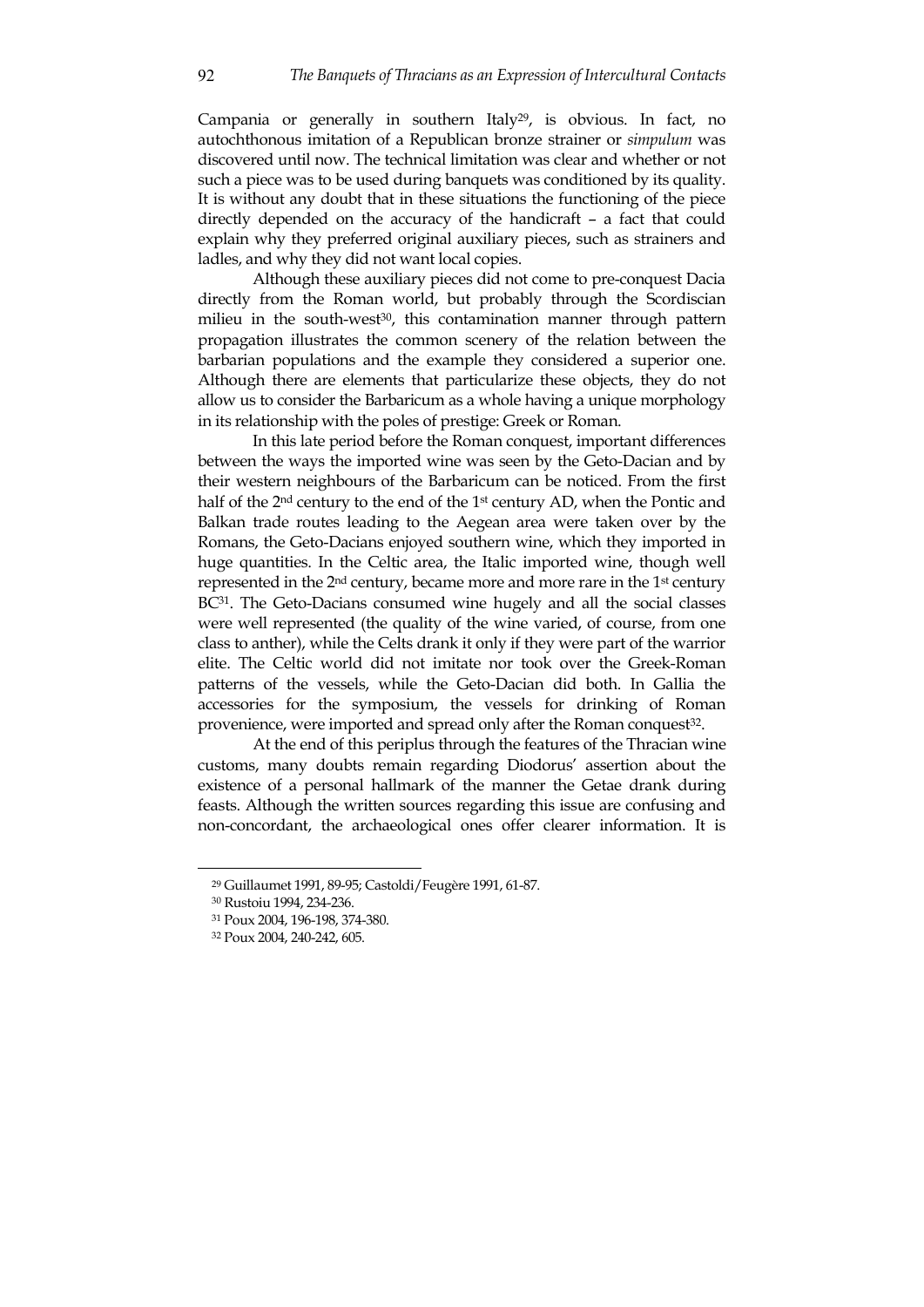undisputable that the relationship between power and prestige and winedrinking present in foreign societies such as the Greek-Macedonian and Hellenistic and, later, Roman was the pattern for the Thracian (both the Thracian-Getae and, later, the Geto-Dacian) elites. Almost everything connected to wine in the Thracian world is due to these poles of prestige and influence: the banquet pattern, the vessels for drinking, the way the wine was prepared before serving, and even the origins of wine. Then where could be found that so-called "custom of the Getae" that represented their hallmark? Diodorus must have been wrong.

#### **Illustrations**

Fig. 1. Hellenistic filter jugs (A) and a ceramic fragment from a possible local imitation found at Cetățeni (B). (A - according to Rotroff 1997)

#### **Bibliography**

| Archibald 1998        | Z. H. Archibald, The Odrysian Kingdom of Thrace.                                   |
|-----------------------|------------------------------------------------------------------------------------|
|                       | Orpheus Unmasked, Oxford 1998.                                                     |
| Babes 1975            | M. Babeș, Problèmes de la chronologie de la culture géto-                          |
|                       | dace à la lumière des fouilles de Cârlomănești, Dacia, N.                          |
|                       | S. 19, 1975, 125-139.                                                              |
| Berciu 1981           | D. Berciu, Buridava dacică (Dacian Buridava), București 1981.                      |
| Castoldi / Feugère    | M. Castoldi, M. Feugère, Les simpulums, in: Feugère/                               |
|                       | Rolley 1991, 61-88.                                                                |
| Comşa 1982            | M. Comșa, Date privind cultivarea viței de vie la traco-                           |
|                       | daci (sec. VI î.e.n.- sec. I e.n.) în lumina cercetărilor                          |
|                       | arheologice (Data on the Cultivation of Vine by the                                |
|                       | Dacians $[6th$ century BC - 1 <sup>st</sup> century AD] in the light of            |
|                       | archaeological research), Pontica 15, 1982, 57-79.                                 |
| Feugère 1991          | M. Feugère, La vaiselle tardo-républicaine en bronze: une                          |
|                       | recherche à définir, in: Feugère/Rolley 1991, 1-6.                                 |
| Feugère / Rolley 1991 | M. Feugère, C. Rolley (eds.), La vaisselle tardo-                                  |
|                       | républicaine en bronze. Actes de la table-ronde CNRS                               |
|                       | organisée à Lattes du 26 au 28 avril 1990, Dijon 1991.                             |
| Florea 1998           | G. Florea, Ceramica pictată. Artă, meșteșug și societate în                        |
|                       | Dacia preromană (sec. I a. Chr. - I p. Chr.) (Painted                              |
|                       | Ceramics. Arts, Crafts and Society in pre-Roman Dacia [1st]                        |
|                       | century BC - 1 <sup>st</sup> century AD), Cluj-Napoca 1998.                        |
| Florea 2004           | G. Florea, Dacians and Wine (1 <sup>st</sup> Century B.C - 1 <sup>st</sup> Century |
|                       | A. D.), in: L. Ruscu et al. (eds.), Orbis Antiquus. Studia in                      |
|                       | honorem Ioannis Pisonis, Cluj-Napoca 2004, 517-522.                                |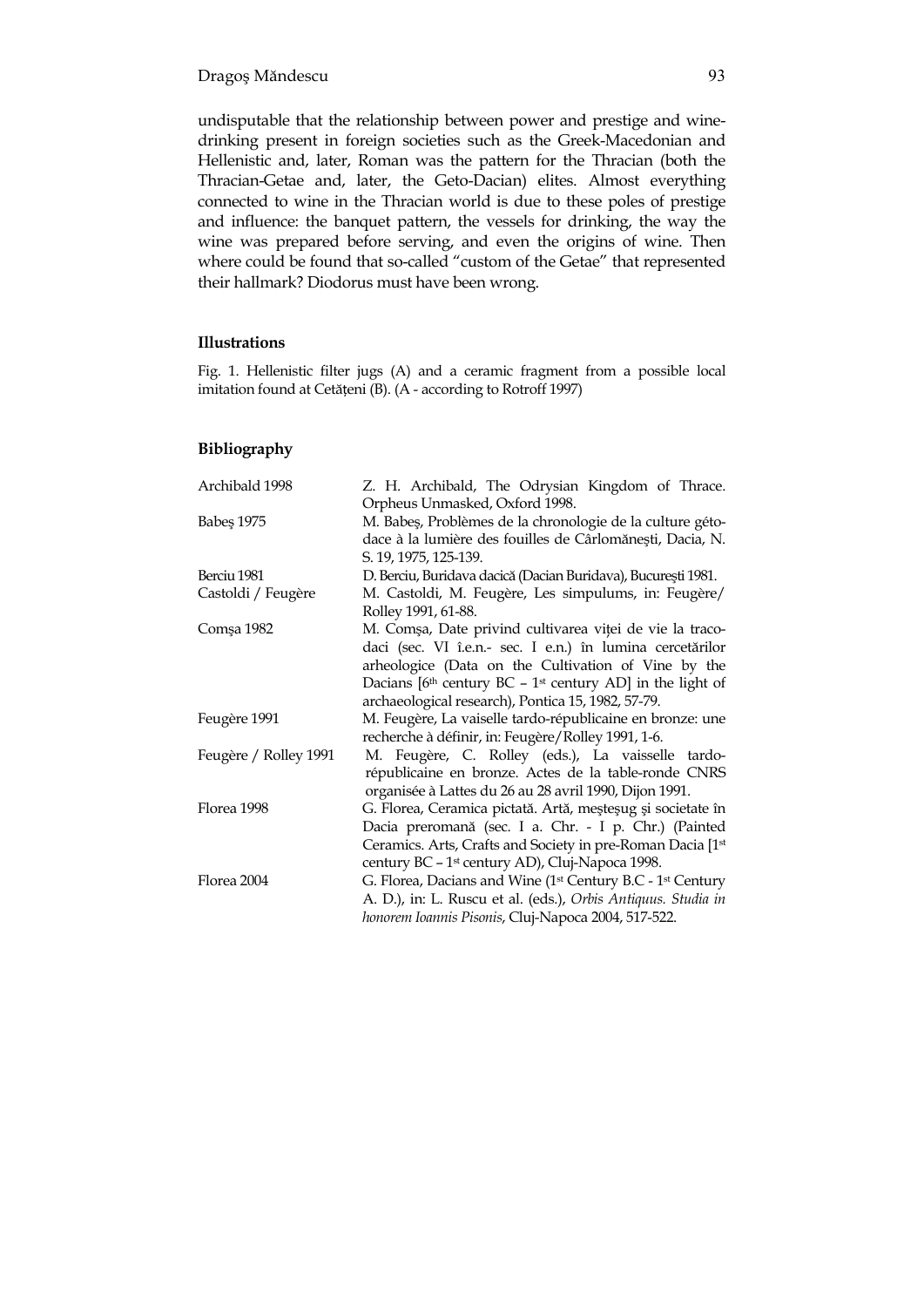| Guillaumet 1991           | J.- P. Guillaumet, Les passoires, in: Feugère/Rolley<br>1991, 89-95.                                             |
|---------------------------|------------------------------------------------------------------------------------------------------------------|
| Glodariu 1972             | I. Glodariu, Relații comerciale ale Daciei cu lumea<br>elenistică și romană (Trade Relations of Dacia with the   |
|                           | Hellenistic and Roman World), Cluj 1972.                                                                         |
| Marazov 2000a             | I. Marazov, Trakite i vinoto (Thracians and Wine), Ruse 2000.                                                    |
| Marazov 2000b             | I. Marazov, When Thracian women get drunk, Istros 10,                                                            |
|                           | 2000, 111-118.                                                                                                   |
| Măndescu 2006             | D. Măndescu, Cetățeni. Stațiunea geto-dacă de pe valea                                                           |
|                           | Dâmboviței superioare (Cetățeni. A Getic Site on the                                                             |
|                           | Upper Dâmbovița), Brăila 2006.                                                                                   |
| Măndescu 2009             | D. Măndescu, Cronologia perioadei timpurii a celei de-a                                                          |
|                           | doua epoci a fierului (sec. V-III a. Chr.) între Carpați,                                                        |
|                           | Nistru și Balcani (The Chronology of the Early Part of the                                                       |
|                           | Late Iron Age [5 <sup>th</sup> - 3 <sup>rd</sup> Century BC] between the                                         |
|                           | Carpathians, the Dnjestr and the Balkans), Brăila 2009.                                                          |
| Mirčev 1962               | M. Mirčev, Rannotrakijskijat mogilen nekropol pri s.                                                             |
|                           | Ravna (An early Thracian Burial Mound by the Village of                                                          |
|                           | Ravna), Izvestija na Arheologičeskija Institut Sofia, 25,                                                        |
|                           | 1962, 97-164.                                                                                                    |
| Moscalu 1989              | E. Moscalu, Das thrako-getische Fürstengrab von Peretu                                                           |
|                           | in Rumänien, BRGK 70, 1989, 129-190.                                                                             |
| Plantos 2003              | C. Plantos, Câteva importuri romane de perioadă                                                                  |
|                           | republicană târzie din Dacia preromană (Some Late                                                                |
|                           | Republican Roman Imports in pre-Roman Dacia), Sargetia                                                           |
| Poux 2004<br>Rotroff 1997 | 31, 2003, 119-127.                                                                                               |
|                           | M. Poux, L'âge du vin. Rites de boisson, festins et libations                                                    |
|                           | en Gaule indépendante, Montagnac 2004.                                                                           |
|                           | S. I. Rotroff, Hellenistic Pottery. Athenian and Imported<br>Wheel-Made Tableware and Related Material I-II (The |
|                           | Athenian Agora 29), Princeton 1997.                                                                              |
| Rustoiu 1994              | A. Rustoiu, Două simpula de tip Pescate din Dacia                                                                |
|                           | preromană (Two Pescate-Type simpula in pre-Roman                                                                 |
|                           | Dacia), Analele Banatului S. N. 3, 1994, 231-238.                                                                |
| Sîrbu 1995                | V. Sîrbu, Répresentation animalière sur / en céramique                                                           |
|                           | dans le monde géto-dace, Thraco-Dacica 16, 1-2, 1995, 187-198.                                                   |
| Sîrbu 2003                | V. Sîrbu, Trăit-au geto-dacii de la Burebista la Decebal fără                                                    |
|                           | vin? (Did the Getae live without wine between Burebista                                                          |
|                           | and Decebalus?), Mousaios 8, 2003, 87-104.                                                                       |
| Spânu 2012                | D. Spânu, Kantharos Cups in Sâncrăieni Hoard: Restoration                                                        |
|                           | and Manufacturing Issues, Caiete ARA - Arhitectură.                                                              |
|                           | Restaurare. Arheologie, București, 3, 2012, 11-21.                                                               |
| Teleagă 2008              | E. Teleagă, Griechische Importe in den Nekropolen an der                                                         |
|                           | unteren Donau (6. Jh. - Anfang des 3. Jhs. v. Chr.),                                                             |
|                           | Rahden 2008.                                                                                                     |